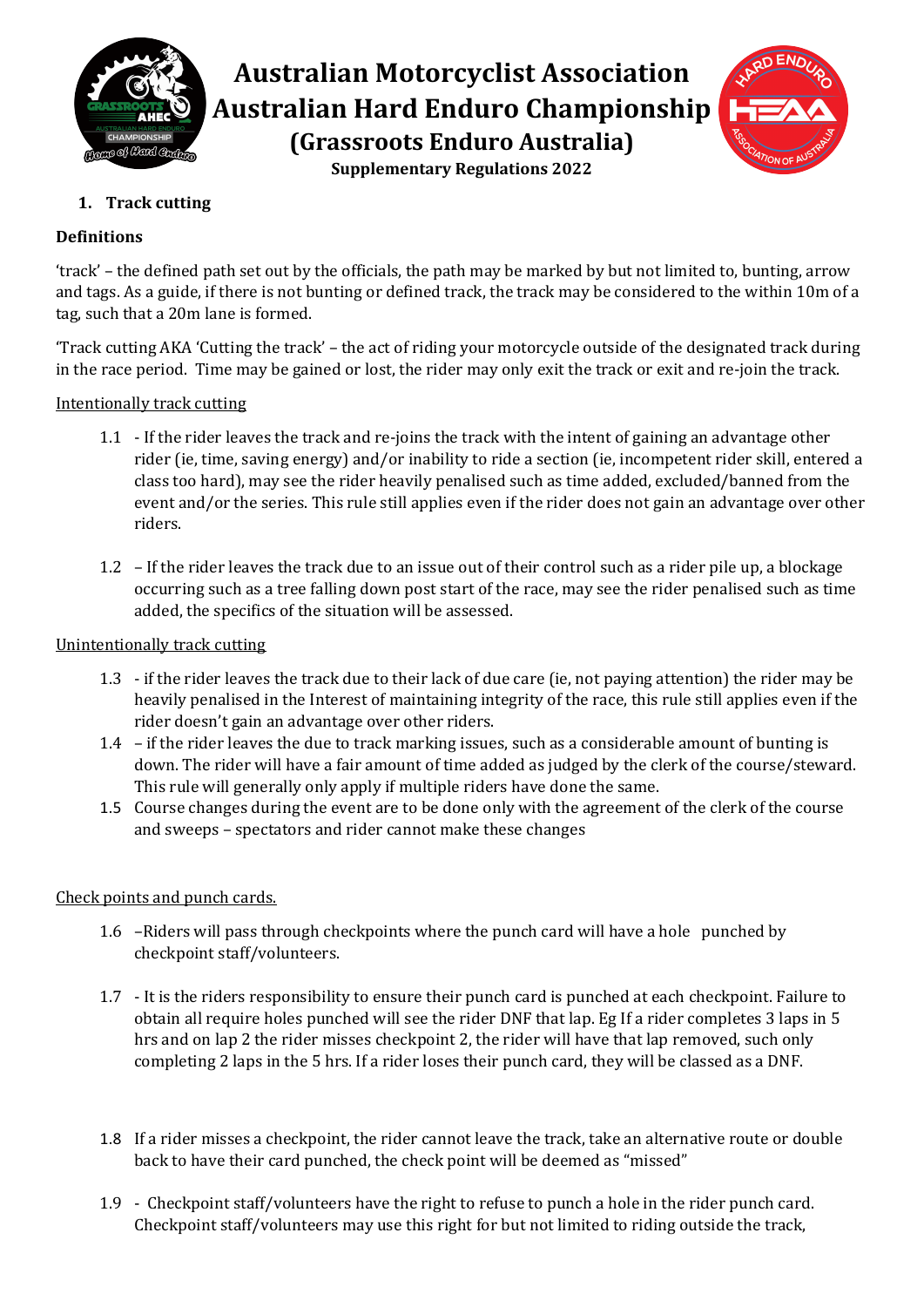jumping any queue that may form (riders can ask other riders to let them through), poor rider conduct (swearing at staff, other riders etc, refer to section 3)

Note: It is up to the steward to decide the penalty and the penalty is not limited to time being added, excluded/banned from the event and/or the series. Each situation will be assessed individually.

## **2. Motorcycle operation/general rules**

- 2.1 While you are at the event if you are on and/or operating your motorcycle, you must be wearing a helmet with the strap fastened.
- 2.2 while racing, helmet, glove, long sleeve shirt, long pants and boots must always be worn. You must start the race with some form of eye protection. Riding at any point without a helmet will see you excluded from the event but not limited to.
- 2.3 Riding in the pits is first gear, give way to all traffic and pedestrians. No wheelies or reckless behaviour. Any such behaviour may see you excluded from the event and/or series.
- 2.4 The only place your motorcycle is permitted to be operating is in the pits and racetrack (when permitted). Operating the motorcycle outside of theses area may see you excluded from the event and/or series. for example, operating a motorcycle on an access road is not permitted, you may ride from the camp area to the pits at walking speed only.
- 2.5 The bike you start the race on is the bike you must finish on; you cannot substitute or change bikes ate any point during the event, you must start and finish the race on the same vin number. IE: suspension components can be replaced, engines may be changed but the frame must stay the same.
- 2.6 All refuelling must occur in the pit. An enviro mat must be used (a rubber back door mat is fine), a fire extinguisher must be present and readily available.
- 2.7 Tear offs are not permitted. If you are using any, you will be asked to remove them. Roll offs are permitted but rider must ensure the tape is not lost on the track. If a rider does lose the tape on the track, they must clean it up, there may be penalty for failure to clean it up.

#### **3. Conduct of riders, rider aids and spectators**

- 3.1 Antisocial behaviour will not be tolerated, any person found to be conducting in such a manner risk be excluded from the event/series, be asked to leave the property immediately and/or other appropriate actions, riders are responsible for the conduct of their aids such that they may also be subject to disciplinary actions.
- 3.2 Starting and revving your motorcycle, making deliberate excessive loud noise/music etc after 7.00pm while at the event is strictly forbidden, doing so will see you removed from the property immediately and banned from all future events, no exceptions, no refunds.

3.3 - There is zero tolerance for illegal drug, anyone found to be under the influences or in possession will on the property will be excluded from the event/series, be asked to leave the property immediately and/or other appropriate actions. Riders must have zero blood alcohol reading when operating a motorcycle at the event.

3.4 – Anyone found to be damaging the property in any way, shape or form will be at risk of being excluded from the event/series, be asked to leave the property immediately and/or other appropriate actions (police involvement). Property damage involves but not limited to fence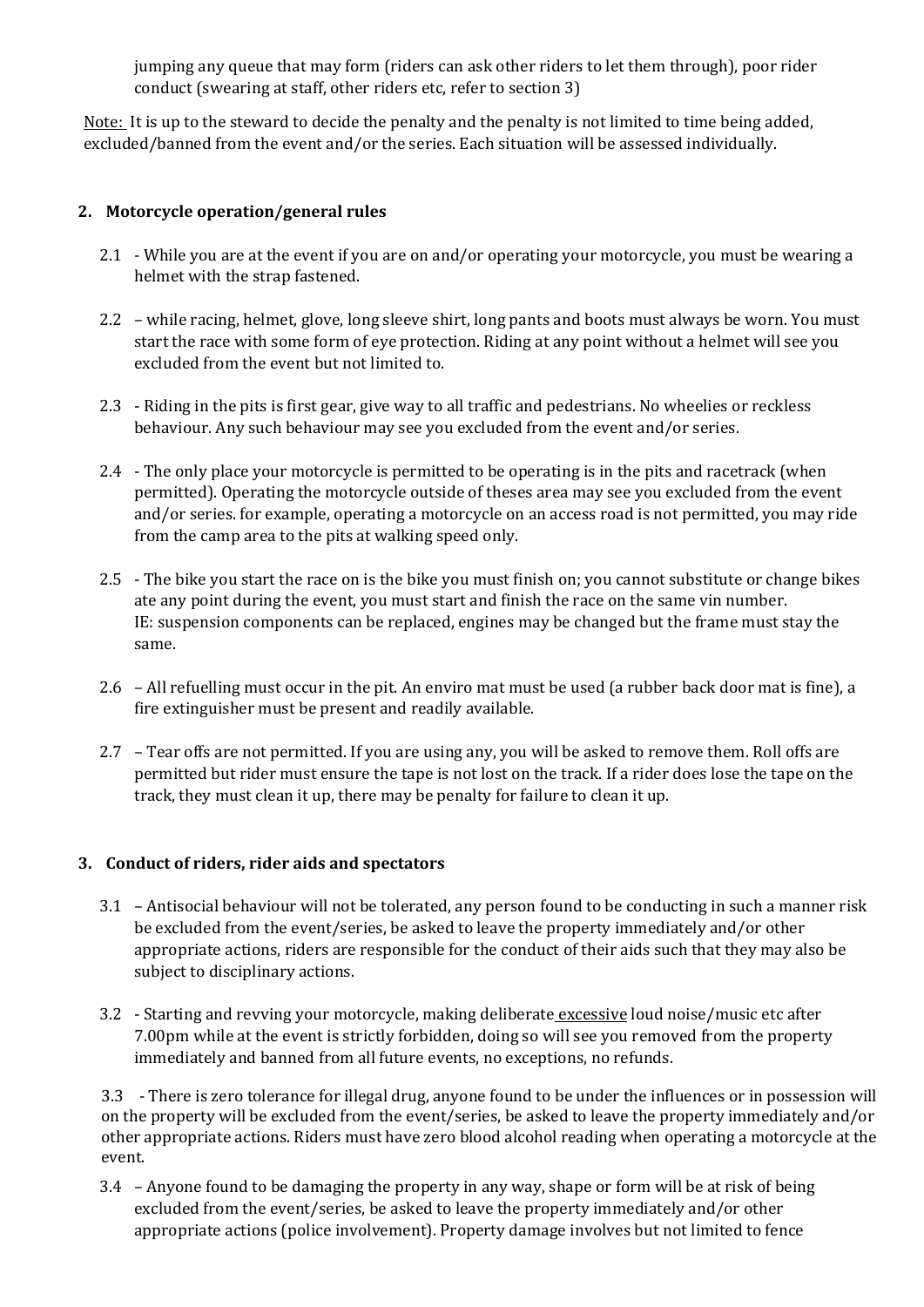damage, deliberately digging hole with the rear tire of a motorcycle in the pits, camp area etc and damage to structures etc.

- 3.5 Anyone found to be stealing anything from any other person or remove anything from the property will be excluded from the series and the police will be involved.
- 3.6 Rider wristbands must be visible until the completion of the event, any rider who is not wearing the allocated wrist band will be excluded from the event. Helpers are also required to have wristbands to be allowed to enter the pit area.
- 3.7 Riders ONLY can help other riders. (NO SPECTATORS, exception will be made if the rider is at risk of injury. IE: stuck under their bike and cannot escape the situation without help. It is the rider's responsibility to ensure no outside help is given, riders who receive help will be penalised. Volunteers who sign on are permitted to help in dedicated "Help Zones" only.
- 3.8 Riders are expected to act in 'The spirit of the event' which has been demonstrated at all our previous events.
- 3.9 All riders must follow the directions of officials, sweeps and medical staff in all situations. Failure to do so may see you excluded from the event. EG, refusing to follow medical staff direction to leave the track or move aside to allow other riders to pass if deemed possible.

#### **4. Event operations and classes**

The A.H.E.C 2022 series will have points accumulate over the five rounds, you will gain points based on your finishing position in the class (Gold, Silver, Bronze, Ladies) you have selected and registered to compete in at the beginning of the season.

Generally, prologue will take place on Saturday where your fastest lap will seed you for Sunday's race. Sunday is generally a 4hr Cross Country format race where whoever does the most laps in the allotted 4hrs will be deemed the winner.

You may change your class during the season, but your points do not carry over into the different classes

**Ladies Class** is based on the hierarchy of classes, then elapsed time, such that if a rider was to do one lap in gold, they are automatically place all other riders in silver class, silver place ahead of bronze etc.

#### **Junior Classes**

Two classes of juniors exist, Junior A & Junior B

Juniors are age from 12 up to 16 years of age (16 and over is classed as a senior rider) Junior B do not have classes, all Junior B ride the same junior track.

Juniors aged between 15 & 16 years of age who ride full size bikes will be eligible to apply to compete on the seniors Bronze track, under certain circumstances riders under the age of 15 but no younger than 14 may be eligible to apply to compete on the Bronze track based on their demonstrated race history (Junior age limits may be overruled by the track secretary's discretion)